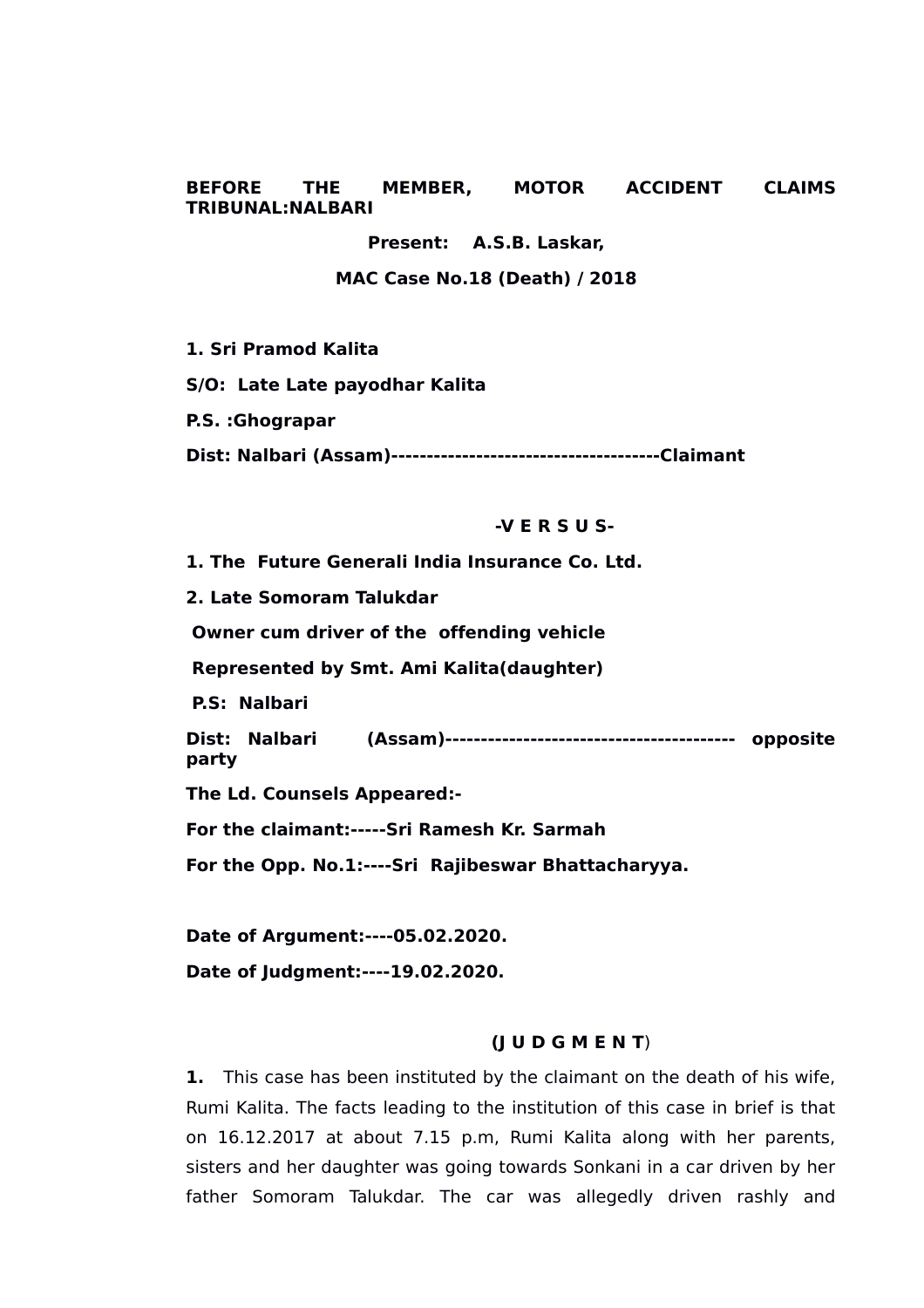negligently due to which it fell into a ditch and all it's occupants including Rumi Kalita the wife of the claimant died. After the accident an entry was made in the G.D. of Nalbari P.S. Vide No. 458/17, but no police case was registered.

**2.** Narrating the above stated facts in detail, the claimant filed a claim petition u/s 166 & 140 of the MV Act impleading the insurer and the owner cum driver of the offending vehicle with a prayer for compensation amounting to Rs.37,00,000/- .The owner cum driver of the offending vehicle the O.P. no.2 is represented by his daughter who had succeeded him and inherited the vehicle.

**3.** On receipt of the claim petition, same was admitted and notices were issued upon the opposite parties who also made appearance and submitted their respective written statement. In its written statement, the opposite party No.1, the Future Generali India Insurance Co. Ltd. challenged the maintainability of the claim petition. The company denied all the averments made by the claimant in the claim petition. The company further contended that it shall not be held liable in case of violation of the terms of the policy.

**4.** In her written statement **Ami Kalita** who had succeeded the O.P.no. 2 the owner cum driver of the offending vehicle contended that as per the wish of her father she had inherited the ill fated vehicle and has become its owner. She further contended that the vehicle was duly insured vide Policy No.2017-V5342968-FPV which was valid from 02.11.2017 to 10.11.2018 and the driver, the opposite party No.2 had a valid driving license which was valid till 23.10.2018.

**5**. Thereafter, going through the pleadings and hearing the parties, the following issues were framed by my ld. Predecessor-in-office:

# **Issues**

(i) Whether Rumi Kalita died in an accident occurred on 16.12.2017 at about 7.15 p.m. due to rash and negligent driving by the driver of the offending vehicle No.AS-01-MB/8863 ?

(ii) Whether the claimant is entitled to get any compensation as prayed for, and if so, to what extent and from whom?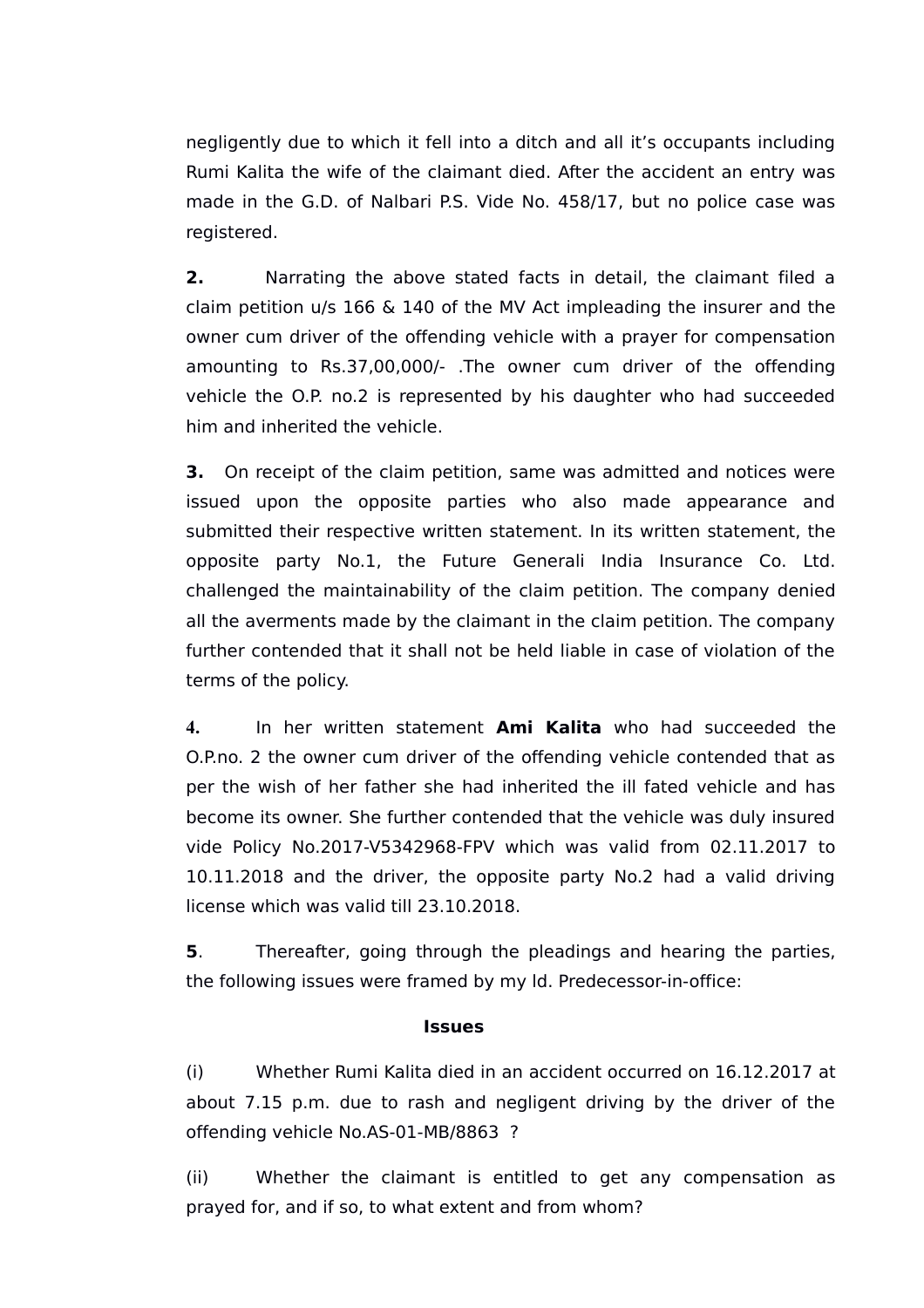(iii) To what other relief or reliefs the claimant is entitled to?

## **Decision & Reasons Thereof**

**6.** In this particular case, the claimant, his witnesses Sri Pankaj Sarma and Sri Bipul Goswami adduced their evidence and also exhibited some documents. But the contesting opposite party abstained from adducing evidence. Let me see how far the claimant is successful in establishing the claims made in the claim petition.

## **Issue No.1 :**

**7.** In his evidence the CW-1, Sri Pramod Kalita, the claimant narrated about the accident in detail and as in his claim petition during his evidence also he reiterated that on 16.12.2017 at about 7.15 p.m his wife met with a vehicular accident while she was going towards Sonkani in a car bearing registration No.AS-01-MB/8863. He narrated that the offending vehicle was driven rashly and negligently by the opposite party No.2, his father-in-law and in the accident, the vehicle fell into a ditch resulting the death of all it's six occupants. He also narrated that his wife had a master's degree in English and completed certificate course in Archived Management. He added that his wife was 37 years old at the time of her death. He further narrated that he is the Secretary of Prakashan Parishad, Assam and at the time of the death of his wife, his salary was Rs.60,000/-. The claimant also exhibited the accident information report, extract of the G.D, P.M. Report, documents relating to educational qualification of the deceased and his salary certificate along with other documents. During his cross-examination he reiterated the date and time of the accident and also stated that the offending vehicle belonged to his father-in-law who was driving it. He admitted that he has not exhibited any document to prove the employment of his wife.

**8.** In his evidence, Sri Pankaj Sarma, the witness for the claimant also narrated about the accident in detail. He narrated that it was a foggy evening on 16.12.2017 and at about 7.15 p.m, the deceased along with her parents, daughter and sisters was going towards Sonkani in a car driven by her father Somoram Talukdar. He also narrated that Sonoram Talukdar drove the vehicle rashly and negligently due to which it went off the road and fell into a ditch resulting the death of it's six occupants. He added that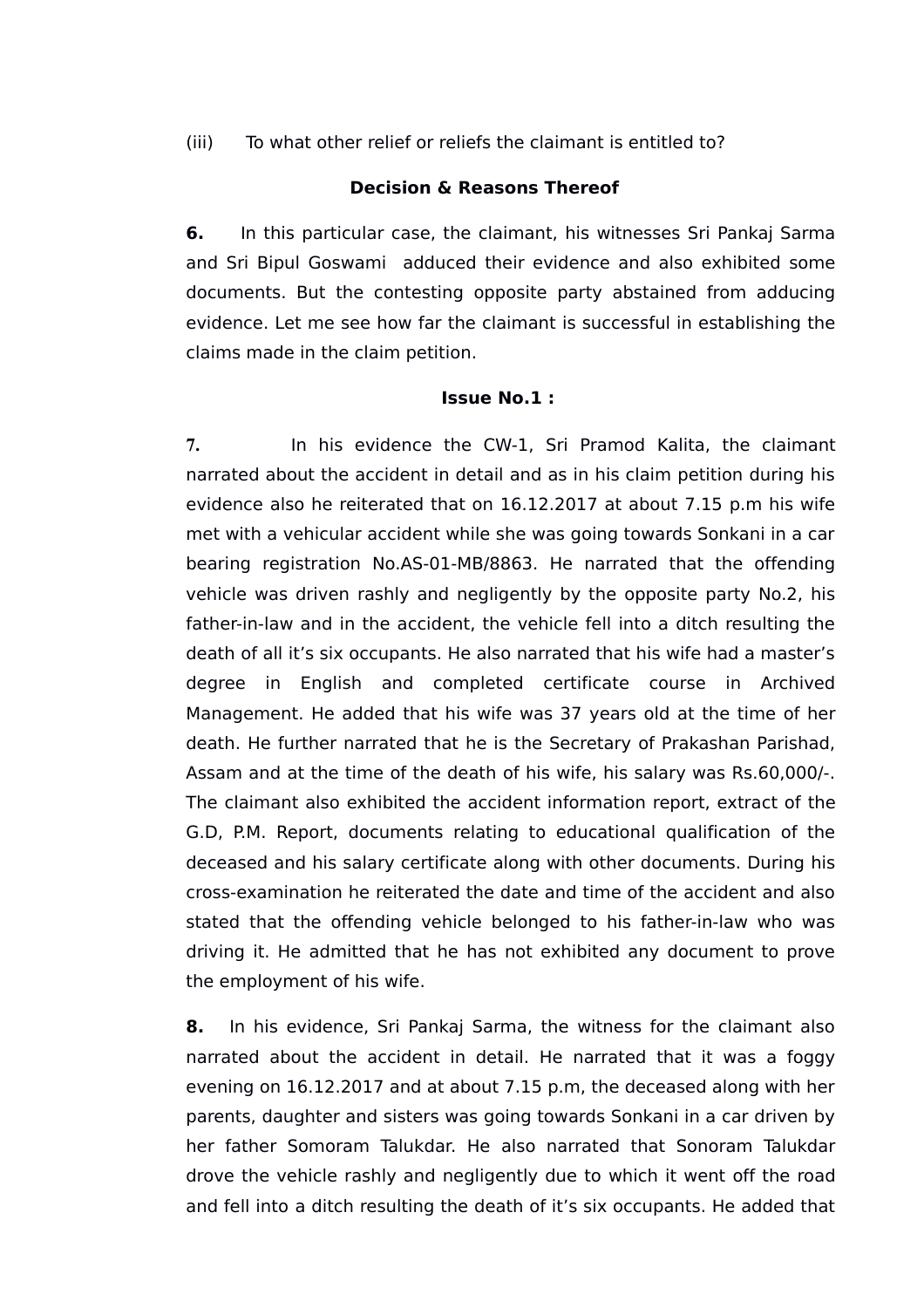he along with others had rushed to the place of occurrence, but was of no help. During his cross-examination, he admitted that on receipt of the information, he rushed to the place of occurrence, but failed to rescue the victims.

**9.** In his evidence, Sri Bipul Goswami, the Accountant of the Office of the Publication Board, Guwahati, the CW-3 narrated that Sri Pramod Kalita is the present Secretary of the Board and he also exhibited the salary certificate issued by the Vice Chairman of the Board in the name of Sri Pramod Kalita which has been marked as Ext.4. He added that the salary of Sri Pramod Kalita was Rs.60,000/- in the month of December, 2017. He also exhibited the Acquaintance Roll maintained by the Office of the Publication Board which has been marked as Ext.8. During his crossexamination he stated that at the time of the accident, Sri Pramod Kalita was drawing Rs.60,000/- as salary.

**10.** I have very carefully perused the case record and heard both sides. The ld. Counsel for the claimant argued that the accident occurred due to rash and negligent driving by the driver of the offending vehicle. The ld. Counsel tried to draw attention of this tribunal towards the documents exhibited by the claimant. But opposing his submission the ld. Counsel for the Insurance Company argued that the claimant is not entitled to any relief.

**11.** I have very carefully considered the rival submission advanced by the ld. Counsels representing both the parties and it appears that similar to his claim petition during his evidence also the claimant deposed implicating the driver of the offending vehicle. The witness for the claimant also corroborated with him and stated about the rash and negligent driving by the driver of the offending vehicle. The fact of the case reveals that the vehicle had fallen into a ditch and it is my considered view that if the driver had driven the vehicle carefully; the accident and the death of it's occupants could have been averted. Apart from that the opposite party also abstained from adducing rebuttal evidence regarding rash and negligent driving. As such, it appears that the accident occurred due to rash and negligent driving by the driver of the offending vehicle. Accordingly, issue No.1 is decided in favour of the claimants.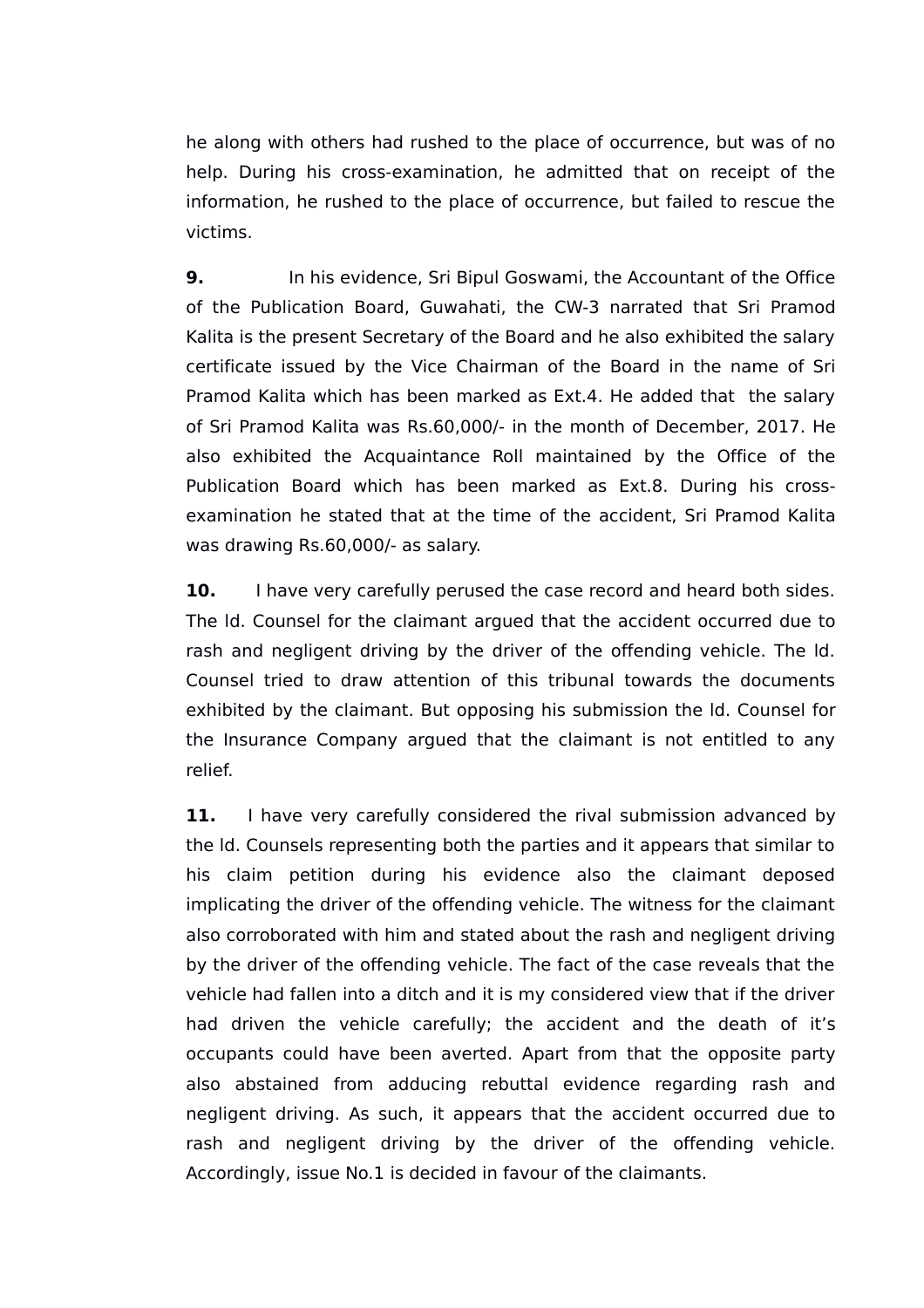### **Issue Nos.2 & 3:**

**12.** While deciding the Issue No.1, it is already seen that the accident had occurred due to rash and negligent driving by the driver of the offending vehicle. Now the question is whether the claimant is entitled to the amount claimed by him as compensation.

**13.** In determining the compensation in case of death of a person in a vehicular accident, the relevant factors which require due consideration are the age, income of the deceased, future prospects and the dependency of claimants etc. **So far age of the deceased** is concerned for deciding the multiplier to be used; the claimant in his claim petition stated that at the time of accident the deceased was about **35** years old and during his evidence he stated that the deceased was of 37 years at the time of the accident. During his evidence the claimant also exhibited the Admit Card issued by the Board of Secondary Education Assam vide Exht.5 and as per the Admit Card the date of birth of deceased is 01.09.1980. The accident occurred on 16.12.2017. Hence, it appears that the deceased was **37** years old at the time the accident. It appears from the evidence that the claimant was not dependent upon the deceased. But it is now settled position of law that the law recognizes claim for compensation on the basis of dependency as well as on the basis of loss of estate. As such I hold that though the claimant has not stated anything about the loss of dependency he is entitled to compensation on the basis of loss of estate. The principle of determining compensation for loss of dependency and loss of estate are same.

**14.** Now the vital question is what the income of the deceased was. In his claim petition the claimant in column number 6 mentioned that the monthly income of the deceased was 1/3 of the income of her husband. The ld. Counsel for the Insurance Company vehemently opposed and submitted that the income of the wife of the claimant should not be considered as claimed by the claimant. But the ld. Counsel for the claimant argued that in the absence of any definite criteria for determination of compensation to the dependence of a house wife, it would be reasonable to hold the income as  $1/3<sup>rd</sup>$  of her spouse. I have very carefully considered the submission advance by the ld. Counsels and hold that to ascertain compensation u/s 166 of The M.V Act there is no specific criteria for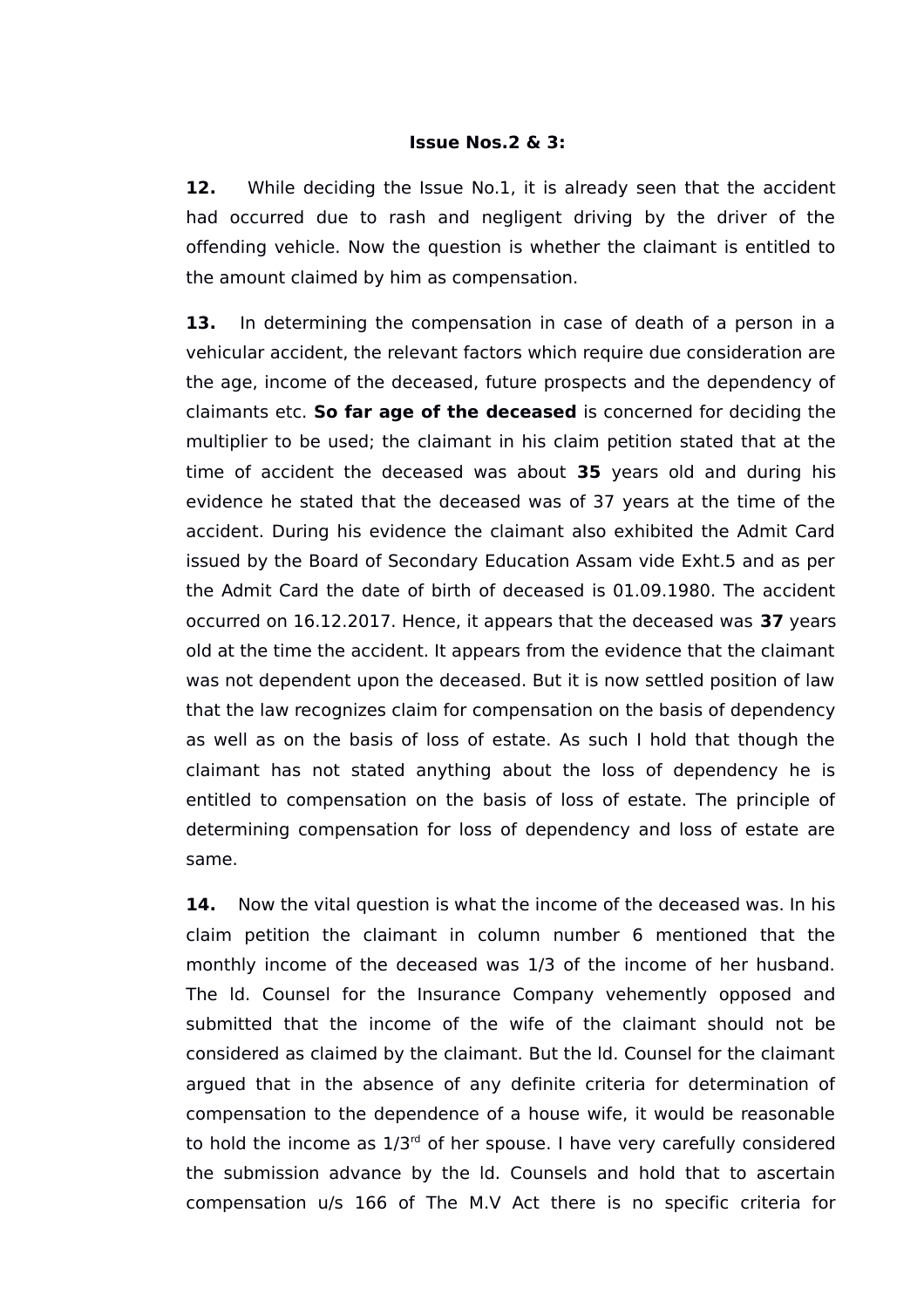assessing the income of a non-earning house wife. But, I get no hesitation to consider the income of a deceased house wife to be  $1/3<sup>rd</sup>$  of her living spouse. In this particular case, it is already seen from the evidence of the CW-3 that at the time of the accident, the salary of the claimant was **Rs.60,000/-.** As such, the monthly income of the deceased is assessed to **Rs.20,000**/- and for the purpose of calculating the compensation the annual income of the deceased is calculated to **Rs.20,000 X 12 = Rs.2,40,000**/-. But in the case of National Insurance Company Limited versus Pranay Sethi and others reported in the (2017)16 SCC 680 it has been held that in case of a deceased who was self employed or on a fixed pay and was aged below 40 years an addition of 40% of the established income to be made towards future prospects. In this case the deceased is found to be below 40 years of age. As such if 40% is added to the income of the deceased her monthly income stands at **Rs. 20,000 + 8000= 28,000/-** and her annual income is calculated to **Rs. 28,000 x 12 = 3,36,000/-.** It is already found that the claimant was not dependent on the income of his wife, the deceased. As such**1/3rd** of the income of the deceased is to be deducted for personal and living expenses. The **1/3rd of Rs. 28,000/- is Rs.9,333.33 which is rounded to Rs.9,333/-**. Thus monthly income of the deceased after deduction is calculated to **Rs.28,000-9,333= Rs. 18,667**/- and her annual income is calculated to **Rs. 18,667 x 12= Rs.2,24,004**/- So far the multiplier to be applied as per the ratio laid down in the case of Sarla Verma it will be based on the age of the deceased and in case of National Insurance Company Limited versus Pranay Sethi and others (supra) it has been held by the Hon'ble Supreme Court in para no. 59.6 of the judgment that the selection of multiplier shall be as indicated in the table in Sarla Verma read with paragraph 42 of the judgment and the age of the deceased should be the basis for applying the multiplier. The deceased was **37** years old and as per the table in the case of Sarla Varma the multiplier applicable in this case shall be **15.** Thus by applying the multiplier of 15, the total loss of estate is calculated to **Rs.2,24,004 x 15= Rs. 33,60,060/-**. The claimant prayed for compensation under different heads and I hold that he is entitled to funeral expenses and compensation and for the loss of consortium. As per the judgment in the case of National Insurance Company Ltd versus Pranay Sethi the claimant is entitled to Rs. 15,000/- for funeral expenses and Rs.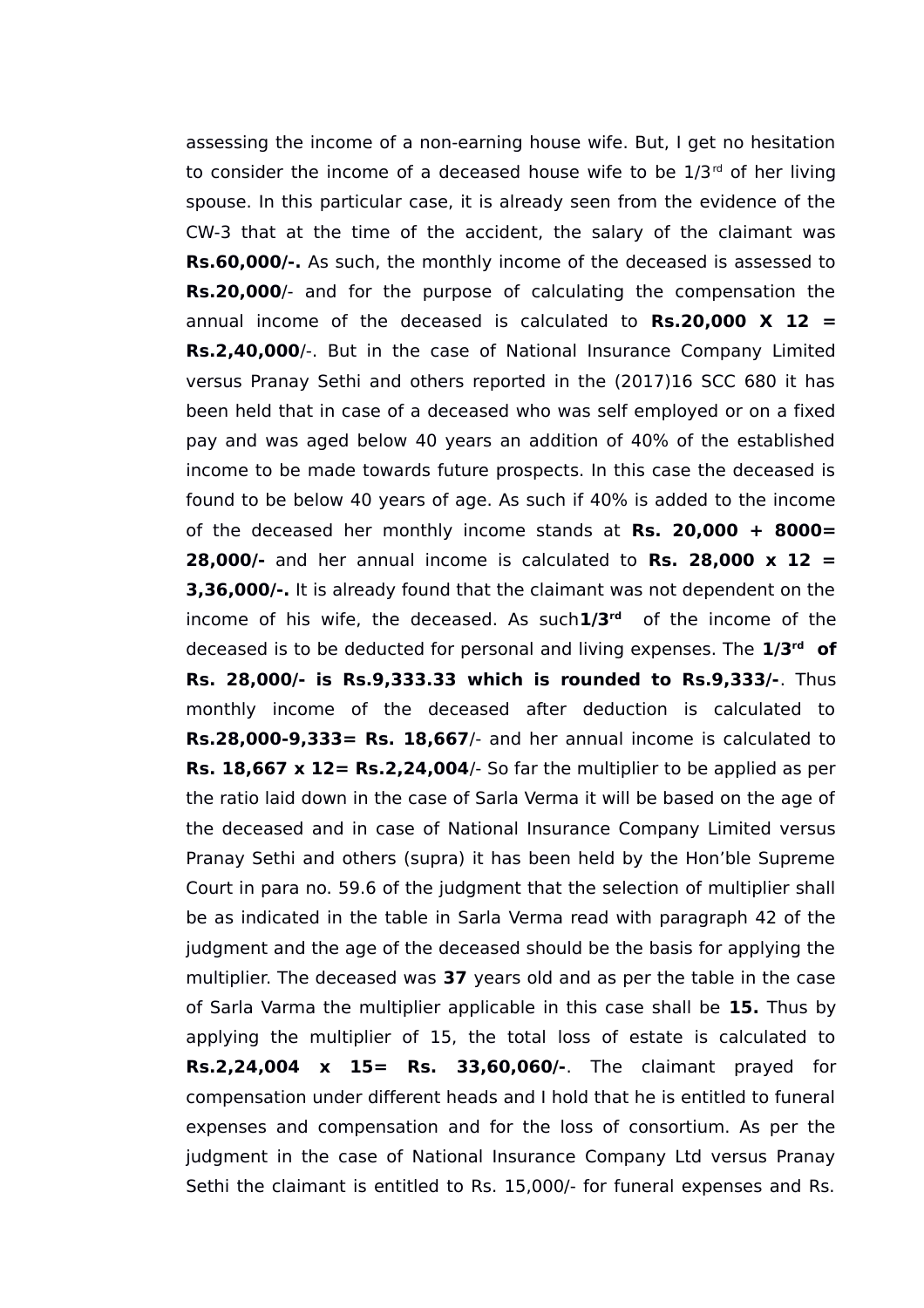40,000/ for the loss of consortium.

**15.** Thus having considered the facts and circumstances the just and reasonable compensation is assessed as under:-

**For loss of estate---------------------------------Rs. 33,60,060/- Funeral expenses --------------------------------Rs.15,000/- Loss of consortium ------------------------------Rs. 40,000/- Total ---------------------------------Rs.34,15,060/-**

**16.** Now, the question is who is to pay the amount? From the Exht. 1 it appears that the offending vehicle was insured with the Future Generali India Insurance Co. Ltd. and policy was valid till 22.11.2018. The accident Information Report reveals that the driver had a valid driving license which was valid till 01.11.2018. As such, in my view, the opposite party No.1, the Future Generali India Insurance Co. Ltd. is to pay the amount of compensation.

# **O R D E R**

17. Considering every facts and circumstances, it is hereby ordered that the opposite party No.1, the Future Generali India Insurance Co. Ltd.. shall make the payment of Rs. **34,15,060/ rounded to Rs.34,15,000/- (thirty four Lakh fifteen thousand ) Only** in favour of the claimant within 60 days from today with interest @ 6% per annum from the date of filing of the claim petition on 27.02.2018. Let a copy of the judgment be furnished to all the concerned parties within 15 (fifteen) days from today as per Provisions of Section 168 (2) of the M.V. Act. This MAC Case is disposed of on contest.

 Given under my hand and seal of this Tribunal at Nalbari on this the 19<sup>th</sup> Day of February 2020.

**Dictated & corrected by me.** Presiding Officer **/Member**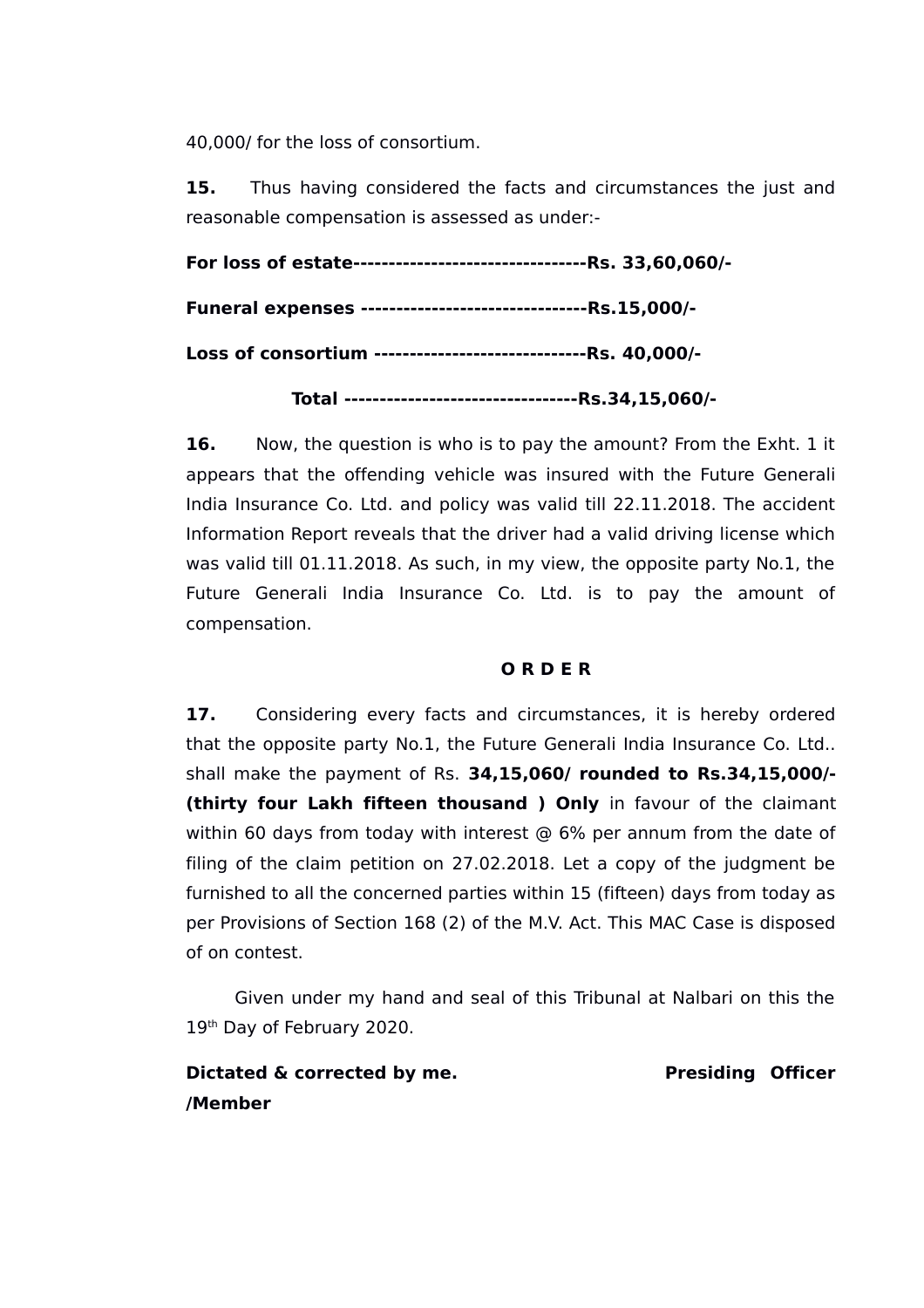## Presiding Officer/ Member **M.A.C.T, Nalbari**

 **M.A.C.T, Nalbari**

#### **APPENDIX**

# **Witness for the claimant:-**

1.Sri. Pramod Kalita --- claimant

2. Sri Pankaj Sarma

# **Witness for the opposite party**

Nil

## **Documents exhibited by the claimant**

Ext. 1 : Form no. 54

2: Extract of G.D. Certified copy of FIR/Ejahar

Ext.3: P.M. Report

Ext.4 : Educational documents

Ext.5 : Dearth Certificate of the deceased

Ext.6: paper cuttings

## **Documents exhibited by the opposite party**

Nil